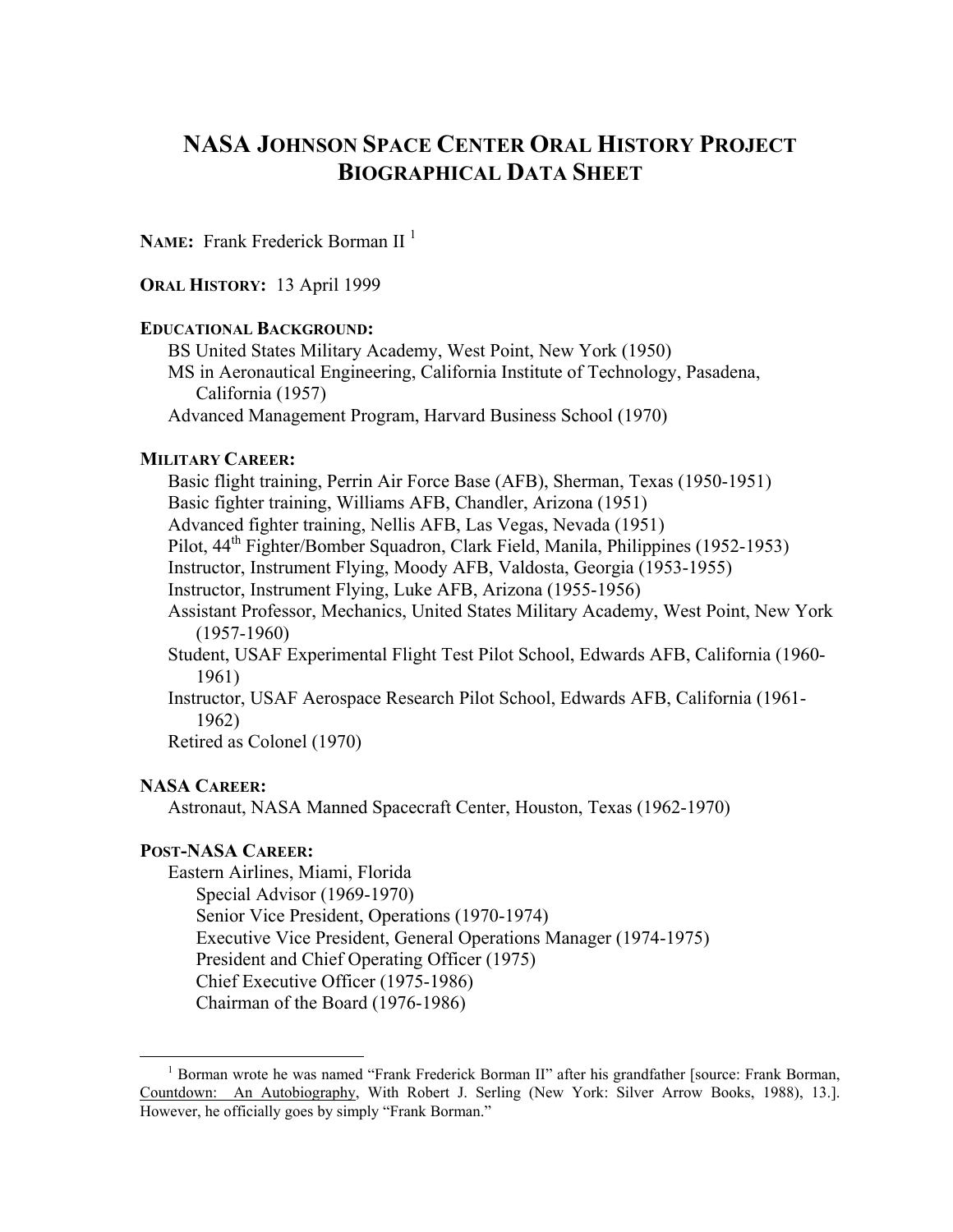**CURRENT OCCUPATION:** Chairman, CEO, and President of Patlex Corporation (1988- date unknown)

## **MISSIONS:**

Gemini VII (GT-7)

- Crew: Commander Frank Borman, Pilot James A. Lovell, Jr.
- Launched: 4 December 1965 at 2:30:03 P.M. EST from Cape Canaveral, FL
- Duration: 13 days, 18 hours, 35 minutes, 1 second
- Landed: 18 December 1965 in the Atlantic Ocean
- Mission Highlights: All primary and secondary objectives were successfully completed. Primary objective-completion of 14-day mission to evaluate the effects of long duration spaceflight on the crew. Secondary objectives-provide rendezvous target for Gemini VI-A; conduct stationkeeping activities with Gemini VI-A and with second stage of Gemini launch vehicle; conduct 20 experiments; evaluate lightweight pressure suit; evaluate spacecraft reentry capability; conduct systems tests.

# Apollo 8

- Crew: Commander Frank Borman, Command Module Pilot James A. Lovell, Jr., Lunar Module Pilot William A. Anders
- Launched: 21 December 1968 at 7:51 A.M. EST from Cape Canaveral, FL
- Duration: 6 days, 3 hours, 0 minutes, 42 seconds
- Landed: 27 December 1968 at 10:52 A.M. EST in the Pacific Ocean
- Mission Highlights: First manned lunar orbital mission

## **PROFESSIONAL & HONORARY SOCIETIES:**

- Member, International Aerospace Hall of Fame (1990)
- Member, U.S. Astronaut Hall of Fame (1993)

## **AWARDS & CITATIONS:**

- Congressional Space Medal of Honor
- Harman International Aviation Trophy
- Robert J. Collier Trophy
- Tony Jannus Award
- National Geographic Society Hubbard Medal
- Airport Operators Council International Downes Award

## **SELECT PUBLICATIONS:**

Borman, Frank. Countdown: An Autobiography. With Robert J. Serling. New York: Silver Arrow Books, 1988.